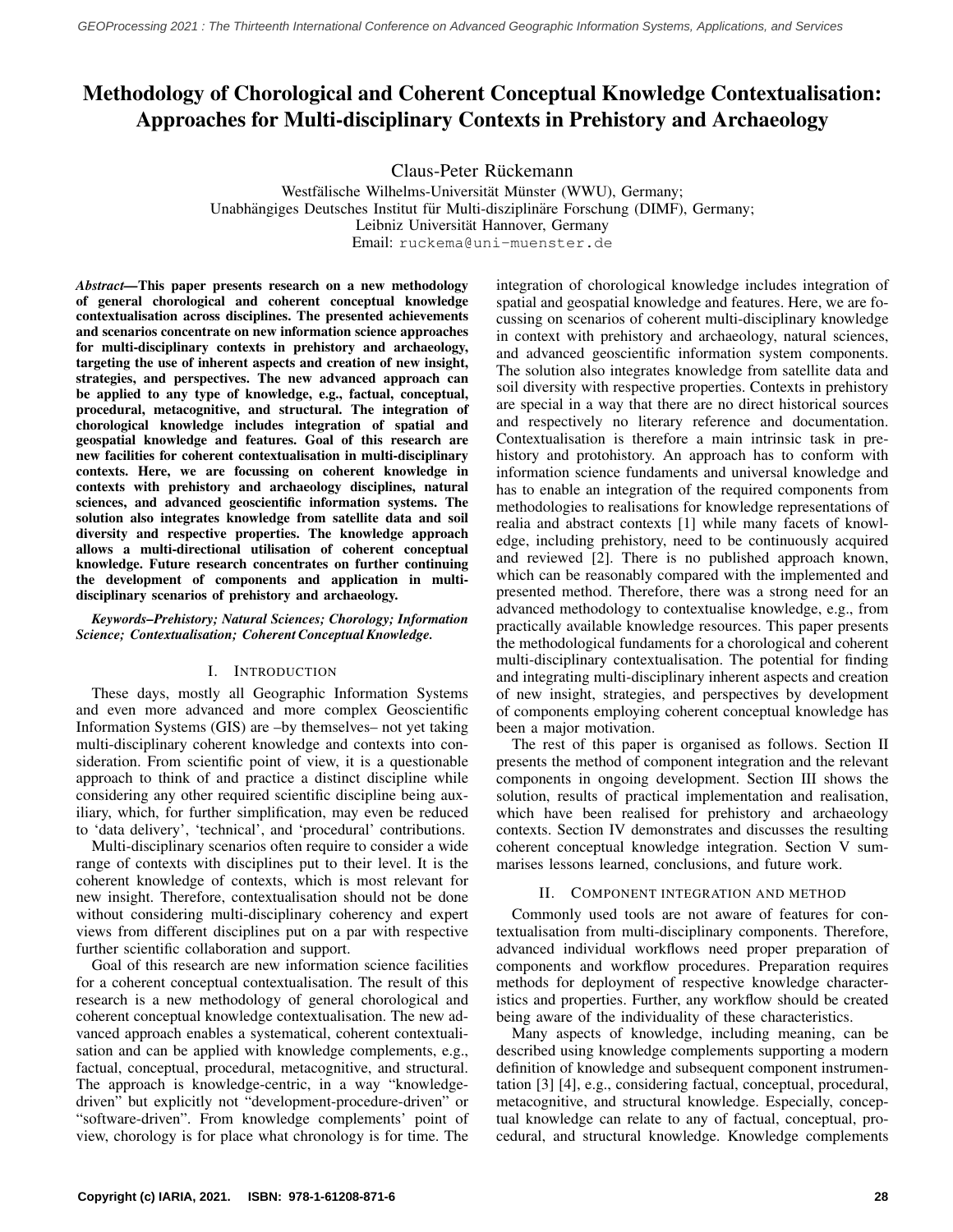are a means of understanding and targeting new insight, e.g., enabling advanced contextualisation, integration, analysis, synthesis, innovation, prospection, and documentation. The approach can be summarised based on the methodological fundaments.

- Selection and development of a coherent, multidisciplinary reference implementation. Knowledge complements are addressing reference implementations.
- Multi-disciplinary knowledge resources and integrated components are realised with knowledge-centric focus.
- Contextualisation employing knowledge complements.
- Analysis, synthesis, documentation can employ reference implementations for new insight and development.

An approach to the multi-disciplinary nature of this research requires significant developments of coherently integrationable, fundamental context components especially

- multi-disciplinary contexts of prehistory and archaeology and respective resources,
- chorological contexts, e.g.,
- homogeneously consistent high resolution Digital Elevation Model (DEM) for land and sea bottom, and
- natural sciences Knowledge Resources (KR), e.g., soil classification resources, standardised soil reference systems, and parameters.

The following passages give a compact overview of major component implementations and development integrated with this research. A more detailed, comprehensive discussion and examples regarding the fundaments are available with the research on methodology, contextualisation, and conceptual knowledge. Relevant pre-existing and ongoing component developments addressing knowledge with multi-disciplinary KR have been summarised [\[5\]](#page-5-4).

*a) Conceptual knowledge frameworks:* A main reference implementation developed and used in practice with ongoing long-term research and applied for KR is the prehistoryprotohistory and archaeology Conceptual Knowledge Reference Implementation (CKRI), including multi-disciplinary contexts of natural sciences and humanities [\[6\]](#page-5-5).

*b) Conceptual knowledge base:* Conceptual knowledge base is The Universal Decimal Classification (UDC) [\[7\]](#page-5-6), a general plan for knowledge classification, providing an analyticosynthetic and facetted classification, designed for subject description and indexing of content of information resources irrespective of the carrier, form, format, and language. UDCbased references in this publication are taken from the multilingual UDC summary [\[7\]](#page-5-6) released by the UDC Consortium under a Creative Commons license [\[8\]](#page-5-7).

*c) Integration of scientific reference frameworks:* The integration includes relevant scientific practices, frameworks, and standards from disciplines and contexts. Geosciences and soil science are continuously delivering updated state of the art research and insight, including geodiversity and standardisation [\[9\]](#page-5-8) [\[10\]](#page-5-9) as required for contextualisation. A practical reference implementation for coherent contextualisation of prehistory-protohistory and archaeology conceptual knowledge [\[6\]](#page-5-5) is currently in development within a long-term project accompanying this research.

*d) Formalisation:* All integration components, for all disciplines, require an explicit and continuous formalisation [\[11\]](#page-5-10) process in order to conform with the information science principles according to the practices in the disciplines.

*e) Methodologies and workflows integration:* Methodologies for creating and utilising methods include model processing, remote sensing, spatial mapping, high information densities, and visualisation. The respective contextualisation of prehistoric scenarios should each be done under individual prehistoric conditions, especially supported by standard algorithms [\[12\]](#page-5-11), multi-dimensional criteria, spatial operations, interpolation geodesic computation [\[13\]](#page-5-12), triangulation [\[14\]](#page-5-13), gradient computation [\[15\]](#page-5-14), and projection [\[16\]](#page-5-15).

*f) Prehistory Knowledge Resources:* In order to overcome basic shortcomings of public 'data collections' the objects, entities, and respective conceptual knowledge references' excerpts and examples are taken from The Prehistory and Archaeology Knowledge Archive (PAKA). PAKA has been in continuous development for more than three decades [\[17\]](#page-5-16) and is released by DIMF [\[18\]](#page-5-17).

*g) Natural Sciences Knowledge Resources:* Several coherent systems of major natural sciences' context object groups from KR realisations have been implemented [\[5\]](#page-5-4) [\[7\]](#page-5-6) [\[19\]](#page-5-18).

*h) Inherent representation groups:* The methodology can consider a wide range of representation groups for major disciplines and context object groups regarding their inherent representation and common utilisation, e.g., points, polygons, lines, Digital Elevation Model (DEM) representations, z-value representations, distance representations, area representations, raster, vector, binary, and non-binary data.

*i) Scientific context parametrisation:* Scientific context parametrisation of prehistoric targets can use the overall insights, e.g., from geoscientific disciplines [\[20\]](#page-5-19) [\[21\]](#page-5-20). A relevant example is contextualisation with palaeolandscapes [\[22\]](#page-5-21).

*j) Structures and symbolic representation standards:* The deployment of long-term universal structure and data standards is essential. Relevant examples of sustainable implementations are NetCDF [\[23\]](#page-5-22) based standards, including advanced features, hybrid structure integration, and parallel computing support (PnetCDF) and generic multi-dimensional table data, universal source and text based structure and code representations.

Results of the practical implementations and realisations are presented in the following sections.

# III. RESULTING IMPLEMENTATION AND REALISATION

A means of choice in order to achieve overall efficient realisations even for complex scenarios, integrating arbitrary knowledge, is to use the principles of Superordinate Knowledge. The core assembly elements of Superordinate Knowledge are methodology, implementation, and realisation [\[24\]](#page-5-23).

In the following solution, scenario targets are contexts of prehistoric cemeteries and burials at the North Sea coast, in North-Rhine Westphalia, Lower Saxony, and The Netherlands. Integration targets are natural sciences and speleological contexts, caves and cave systems in North-Rhine Westphalia, Lower Saxony, and The Netherlands, soil diversity, and overall integration with chorological, symbolical, spatial context representations, e.g., place, spatial planning, auxiliary subdivisions for boundaries and spatial forms and administrative units.

# *A. Coherent conceptual knowledge implementation*

We can select relevant references from the implemented prehistory-protohistory and archaeology CKRI [\[6\]](#page-5-5). The methodology allows to address any other references on a coherent information science knowledge base, e.g., geoscientific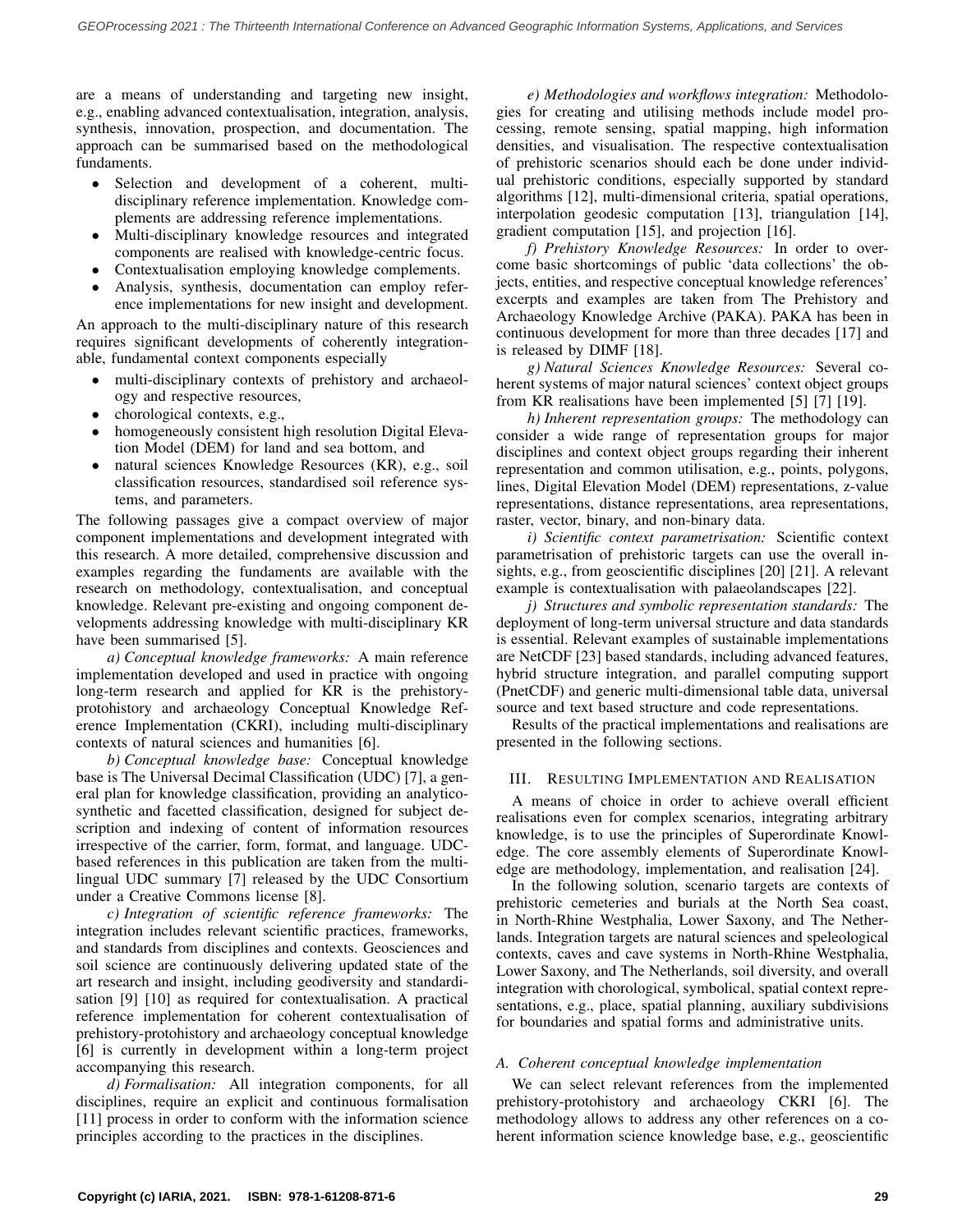knowledge from natural sciences KR components. Further, the reference implementation enables to address chorology on the coherent knowledge base. Universally consistent conceptual knowledge is based on UDC references for demonstration, spanning the main tables [\[25\]](#page-5-24) shown in Table [I.](#page-2-0)

<span id="page-2-0"></span>TABLE I. COHERENT CONCEPTUAL KNOWLEDGE DEPLOYED FOR CONTEXTUALISATION, SELECTED UDC CODE REFERENCES (EXCERPT).

|                                                    | Code/Sign Ref. Verbal Description (EN)                                                                                                                                            |
|----------------------------------------------------|-----------------------------------------------------------------------------------------------------------------------------------------------------------------------------------|
| $\mathbf{UDC:}\mathbf{0}$<br><i><b>UDC:004</b></i> | Science and Knowledge. Organization. Computer Science.<br>Information. Documentation. Librarianship. Institutions.<br>Publications<br>Computer science and technology. Computing. |
| UDC:1                                              | Philosophy. Psychology                                                                                                                                                            |
| <b>UDC:2</b>                                       | Religion. Theology                                                                                                                                                                |
| UDC:3                                              | Social Sciences                                                                                                                                                                   |
| UDC:5                                              | Mathematics. Natural Sciences                                                                                                                                                     |
| <i>UDC:52</i>                                      | Astronomy. Astrophysics. Space research. Geodesy                                                                                                                                  |
| UDC:53                                             | Physics                                                                                                                                                                           |
| UDC:539                                            | Physical nature of matter                                                                                                                                                         |
|                                                    |                                                                                                                                                                                   |
| UDC:54                                             | Chemistry. Crystallography. Mineralogy                                                                                                                                            |
| UDC:55                                             | Earth Sciences. Geological sciences                                                                                                                                               |
| UDC:550.3                                          | Geophysics                                                                                                                                                                        |
| <b>UDC:551</b>                                     | General geology. Meteorology. Climatology.<br>Historical geology. Stratigraphy. Palaeogeography                                                                                   |
| UDC:551.44                                         | Speleology. Caves. Fissures. Underground waters                                                                                                                                   |
| UDC:551.46                                         | Physical oceanography. Submarine topography. Ocean floor                                                                                                                          |
| UDC:551.7                                          | Historical geology. Stratigraphy                                                                                                                                                  |
| UDC:551.8                                          | Palaeogeography                                                                                                                                                                   |
| <b>UDC:56</b>                                      | Palaeontology                                                                                                                                                                     |
| UDC:6                                              | Applied Sciences. Medicine, Technology                                                                                                                                            |
| UDC:63                                             | Agriculture and related sciences and techniques. Forestry.                                                                                                                        |
|                                                    | Farming. Wildlife exploitation                                                                                                                                                    |
| UDC:631.4                                          | Soil science. Pedology. Soil research                                                                                                                                             |
| <b>UDC:7</b>                                       | The Arts. Entertainment. Sport                                                                                                                                                    |
| UDC:8                                              | Linguistics. Literature                                                                                                                                                           |
|                                                    |                                                                                                                                                                                   |
| UDC:9                                              | Geography. Biography. History                                                                                                                                                     |
| <b>UDC:902</b>                                     | Archaeology                                                                                                                                                                       |
| <b>UDC:903</b>                                     | Prehistory. Prehistoric remains, artefacts, antiquities                                                                                                                           |
| <b>UDC:904</b>                                     | Cultural remains of historical times                                                                                                                                              |
|                                                    |                                                                                                                                                                                   |
| UDC(1/9)<br>UDC:(1)                                | Common auxiliaries of place                                                                                                                                                       |
|                                                    | Place and space in general. Localization. Orientation                                                                                                                             |
| UDC:(2)                                            | Physiographic designation                                                                                                                                                         |
| UDC:(20)                                           | Ecosphere                                                                                                                                                                         |
| UDC:(21)                                           | Surface of the Earth in general. Land areas in particular.                                                                                                                        |
| UDC:(23)                                           | Natural zones and regions<br>Above sea level. Surface relief. Above ground generally.                                                                                             |
|                                                    | <b>Mountains</b>                                                                                                                                                                  |
| UDC:(24)                                           | Below sea level. Underground. Subterranean                                                                                                                                        |
| UDC:(25)                                           | Natural flat ground (at, above or below sea level).<br>The ground in its natural condition, cultivated or inhabited                                                               |
|                                                    | Oceans, seas and interconnections                                                                                                                                                 |
| UDC:(26)                                           | Inland waters                                                                                                                                                                     |
| UDC:(28)                                           |                                                                                                                                                                                   |
| UDC:(3/9)                                          | Individual places of the ancient and modern world                                                                                                                                 |
| UDC:(3)                                            | Places of the ancient and mediaeval world                                                                                                                                         |
| UDC:(4/9)                                          | Countries and places of the modern world                                                                                                                                          |
| UDC:(4)                                            | <b>Europe</b>                                                                                                                                                                     |
| <b>UDC:""</b>                                      | Common auxiliaries of time.                                                                                                                                                       |
| $UDC$ :" $6$ "                                     | Geological, archaeological and cultural time divisions                                                                                                                            |
| UDC:"62"                                           | Cenozoic (Cainozoic). Neozoic (70 MYBP - present)                                                                                                                                 |

For this research, major references from both main and auxiliary tables are highlighted in italics with bluish colour.

### *B. Multi-disciplinary views: Prehistory and archaeology*

Table [II](#page-2-1) shows an excerpt of UDC:903.. . .:2 ritual/burial object and subgroup examples, and conceptual view groups [\[7\]](#page-5-6) for prehistory and protohistory (PAKA, [\[17\]](#page-5-16) [\[18\]](#page-5-17)).

<span id="page-2-1"></span>TABLE II. PREHISTORY AND PROTOHISTORY RITUAL/BURIAL OBJECT AND SUBGROUP EXAMPLES, AND CONCEPTUAL VIEW GROUPS [\[7\]](#page-5-6) (EXCERPT).

| Major Object Group     | Selected Objects | Conceptual View Group |
|------------------------|------------------|-----------------------|
| Ritual places, burials | yes              | UDC:903::2            |
| Cemetery               |                  | UDC:903::2            |
| <b>Barrow</b>          |                  | UDC:903::2            |
| round                  |                  | UDC:903::2            |
| long                   |                  | UDC:903::2            |
| Cist                   |                  | UDC:903::2            |
| Dolmen                 |                  | UDC:903::2            |
| Tomb                   |                  | UDC:903::2            |
| chamber                |                  | UDC:903::2            |
| <b>court</b>           |                  | UDC:903::2            |
| portal                 |                  | UDC:903::2            |
| rock cut               |                  | UDC:903::2            |
| wedge                  |                  | UDC:903::2            |
| Pithos burial          |                  | UDC:903::2            |
| Cave                   |                  | UDC:903::2            |
| Body finding           |                  | UDC:903::2            |
| Urn                    |                  | UDC:903::2            |
|                        |                  | UDC:903::2            |
|                        |                  |                       |

For this illustrative object scenario, the excerpt does not show individual micro-groups. Besides different distributions and different origins, object context can be referred, e.g., artificial origin and natural origins as well as relevant object properties, materials, and soil contexts can be considered.

#### *C. Resulting realisation components: Soil diversity*

A suitable UDC:631.4... base soil reference system for prehistory and archaeology has been compiled along with this research. The results are available in Table [III.](#page-2-2)

<span id="page-2-2"></span>TABLE III. COMPILATION OF CONCEPTUAL REFERENCE SYSTEM (UDC:631.4. . .), IMPLEMENTED AND REALISED WRB STANDARD SOIL TYPE REFERENCE GROUPS AND SOIL TYPE SPECIFICATIONS.

| Soil type       | Soil type specification                                      |
|-----------------|--------------------------------------------------------------|
| Reference group | Name in WRB 2006/WRB 1998                                    |
| Acrisol         | Haplic / Ferric, Gleyic, Haplic, Humic, Plinthic             |
| Alisol          | Plinthic                                                     |
| Albeluvisol     | Haplic / Endoeutric, Gleyic, Haplic, Histic, Stagnic,        |
|                 | Umbric                                                       |
| Andosol         | Aluandic / Dystric, Humic, Umbric, Mollic, Vitric            |
| Anthrosol       | Anthrosol, Plaggic                                           |
| Arenosol        | Albic, Haplic, Protic                                        |
| Calcisol        | Aridic                                                       |
| Chernozem       | Calcic, Haplic, Gleyic, Haplic, Luvic                        |
| Cambisol        | Haplic / Calcaric, Haplic / Chromic, Haplic / Dystric,       |
|                 | Haplic / Eutric, Gleyic, Haplic, Mollic, Vertic              |
| Fluvisol        | Haplic / Calcaric, Haplic / Dystric, Haplic / Eutric,        |
|                 | Gleyic, Haplic, Histic, Mollic, Salic, Thionic               |
| Gleysol         | Haplic / Calcaric, Haplic / Dystric, Haplic / Eutric,        |
|                 | Haplic / Haplic, Histic, Humic, Mollic, Thionic              |
| Gypsisol        | Haplic / Aridic                                              |
| Histosol        | Histosol, Hemic / Dystric, Hemic / Eutric, - / Fibric,       |
|                 | $-$ / Gelic, $-$ / Sapric                                    |
| Kastanozem      | Calcic, Haplic, Luvic                                        |
| Leptosol        | Haplic / Calcaric, Haplic / Dystric, Haplic / Eutric,        |
|                 | Haplic / Haplic, Haplic / Humic, Rendzic, Lithic             |
| Luvisol         | Albic, Haplic / Arenic, Calcic, Haplic / Chromic,            |
|                 | Haplic / Dystric, Haplic / Ferric, Gleyic, Haplic, Vertic    |
| Phaeozem        | - / Albic, Haplic / Calcaric, Gleyic, Haplic, Luvic,         |
|                 | Haplic / Sodic                                               |
| Planosol        | Haplic / Dystric, Haplic / Eutric, Haplic                    |
| Podzol          | Haplic / Carbic, Haplic / Entic, Gleyic, Haplic, Leptic,     |
|                 | Placic, Haplic / Rustic, Umbric                              |
| Regosol         | Haplic / Calcaric, Haplic / Dystric, Haplic / Eutric, Haplic |
| Solonchak       | Gleyic, Haplic, Haplic / Takyric, Mollic                     |
| Solonetz        | Gleyic, Haplic, Mollic                                       |
| Umbrisol        | Arenic, Glevic                                               |
| Vertisol        | Haplic / Chromic, Haplic, Haplic / Pellic                    |
|                 |                                                              |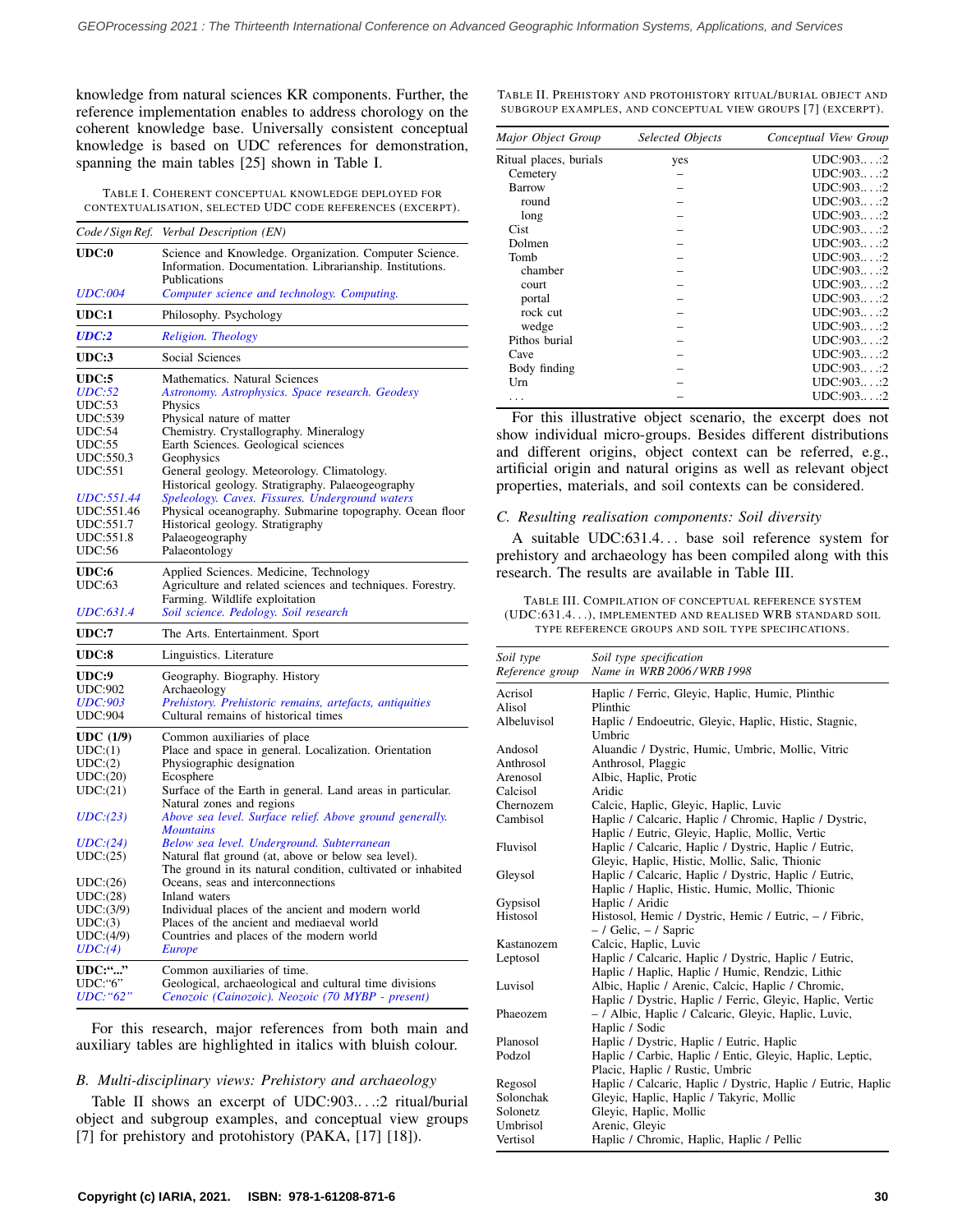For this research, the reference system is based on standard soil references and UDC, both enabling a systematic and coherent approach. Soil diversity groups are relevant for prehistorical and archaeological objects and contexts. Contextualised soil diversity groups are referenced in a consistent, standardised way. From this base compilation, a properties based reference system can be created for further contextualisation, parametrisation, and processing with the ongoing research on soil diversity for prehistory and archaeology. Associated information, e.g., on soil drainage, wetness, pH status, base saturation, chloride, subsoil organic material, and stiffness can be found as reference in the World Reference Base (WRB) for soil resources [\[26\]](#page-5-25), [\[27\]](#page-5-26) from the Food and Agriculture Organisation (FAO), United Nations. In this context, the conceptual references are referring to the respective categories, e.g., UDC:631.4. . .:903+"4. . .".

# *D. Multi-disciplinary integration facets*

Table [IV](#page-3-0) shows the reference facets of a respective multidisciplinary target contextualisation.

<span id="page-3-0"></span>TABLE IV. REFERENCE FACETS OF A MULTI-DISCIPLINARY TARGET CONTEXTUALISATION, BASED ON CKRI, IMPLEMENTED AND REALISED USING UDC CODE REFERENCES (EXCERPT).

| Code / Sign Ref.                                                                                                | Verbal Description (EN)                                                                                                                                                                                                                            |
|-----------------------------------------------------------------------------------------------------------------|----------------------------------------------------------------------------------------------------------------------------------------------------------------------------------------------------------------------------------------------------|
| UDC:903<br>$\ldots$ : 2<br>$\ldots$ "62. $\ldots$ "<br>$\ldots$ , $(4. \ldots$ DENI)<br>$\dots$ (4. $\dots$ NL) | Geography. Biography. History<br>Prehistory, prehistoric remains, artefacts, antiquities<br>referring to religion and rituals<br>from Holocene<br>, (4 DENW)  in North-Rhine Westphalia, Germany<br>in Lower Saxony, Germany<br>in The Netherlands |
| UDC:551.44                                                                                                      | Earth sciences, geological sciences<br>Speleology, caves, fissures, underground waters                                                                                                                                                             |
| UDC:631.4                                                                                                       | Applied sciences, agriculture in general<br>Soil research data                                                                                                                                                                                     |
| UDC:52 (23)<br>UDC:52,(24)                                                                                      | Geodesy. Photogrammetry<br>Remote sensing data, above sea level<br>Remote sensing data, below sea level                                                                                                                                            |
| UDC: (4)                                                                                                        | <b>Contextualisation Place</b><br>Europe                                                                                                                                                                                                           |

The contextualisation uses coherent conceptual knowledge and refers to the chorological references for consequent knowledge integration and symbolic representation.

### IV. RESULTING COHERENT KNOWLEDGE INTEGRATION

Figure [1](#page-4-0) shows a generated, resulting coherent conceptual knowledge integration sketch for the realisation based on the KR. The sketch considers the major conceptual references for illustration. Detailed research can further detail on prehistoric object groups, characteristics, and properties, topographic properties, soil properties, and many more. Therefore, the conceptual sketch view can result in levels of arbitrary numbers of different integrations of complements and associated properties as resulting from the KR, which are discussed in the following. The result integrates required KR components based on coherent conceptual knowledge and systematical chorological knowledge for multi-disciplinary contexts, e.g., arbitrary group representations, classification based representations, and geospatial representations.

Knowledge objects and contexts are provided by The Prehistory and Archaeology Knowledge Archive (PAKA) [\[17\]](#page-5-16) [\[18\]](#page-5-17). The multi-disciplinary coherent contextualisation employs the base of a new soil system reference development with soil types (UDC:631.4. . .) of WRB standard, reference contexts, especially for UDC:903.. . .:2,551.7+"628".. . ., prehistorical, protohistorical time spans and artefacts related to religion and rituals, geology, especially stratigraphy and paleogeography, quaternary, especially late glacial and Holocene. The integrated natural sciences KR further provide information on caves in the respective region. Contextualisation is enabled by the Conceptual Knowledge Reference Implementation (CKRI), including multi-disciplinary contexts of natural sciences and humanities [\[6\]](#page-5-5). The conceptual knowledge base is The Universal Decimal Classification (UDC) [\[7\]](#page-5-6).

In this illustration plain Digital Chart of the World (DCW) data are used [\[28\]](#page-6-0). The coastline database is the Global Selfconsistent Hierarchical High-resolution Geography (GSHHG) [\[29\]](#page-6-1) [\[30\]](#page-6-2), which was mainly compiled from the World Vector Shorelines (WVS) [\[31\]](#page-6-3), the CIA World Data Bank II (WDBII) [\[32\]](#page-6-4), and the Atlas of the Cryosphere (AC).

An equal area projection (Eckert IV) is advised due to the type of discipline knowledge representation. The compilation uses the World Geodetic System (WGS). The symbolic representation of the contextualisation is done via LX Professional Scientific Content-Context-Suite (LX PSCC Suite) deploying the Generic Mapping Tools (GMT) [\[33\]](#page-6-5) for visualisation.

Concrete details of knowledge complements and components have been provided [\[5\]](#page-5-4). All basic technical aspects can be created on that base for individual application scenarios. As illustrated, the solution is explicitly not a database concept and the goal is explicitly not just to link different multi-disciplinary concepts. The solution allows to create individual conceptual knowledge based algorithms and to integrate with new and available spatial and temporal processing algorithms. Basic components and functions are given in the references.

The presented integration approach for chorological and coherent contextualisation provides a solid base for multidisciplinary contexts in prehistory and archaeology. The implemented system of components, continuously in development, integrates relevant and beneficial methodologies and properties, especially

- coherent conceptual knowledge views,
- multi-disciplinary contextualisation,
- application approaches for multi-disciplinary contexts in prehistory and archaeology,
- allows systematical chorological consideration of knowledge, e.g., arbitrary group representations, classification based representations, geospatial representations,
- further development and valorisation of resources,
- integration of multi-disciplinary resources,
- choice for homogeneity of components,
- deployment of systematical procedures,
- effective and efficient integration and analysis,
- automation of workflows and procedures, and
- provides multi-lingual conceptual knowledge support.

The methodological approach also allows the multi-directional utilisation: Conceptual knowledge and resulting integration, e.g., symbolic representation, on the one hand and integration results delivering references to conceptual knowledge and new integrated knowledge contexts on the other hand.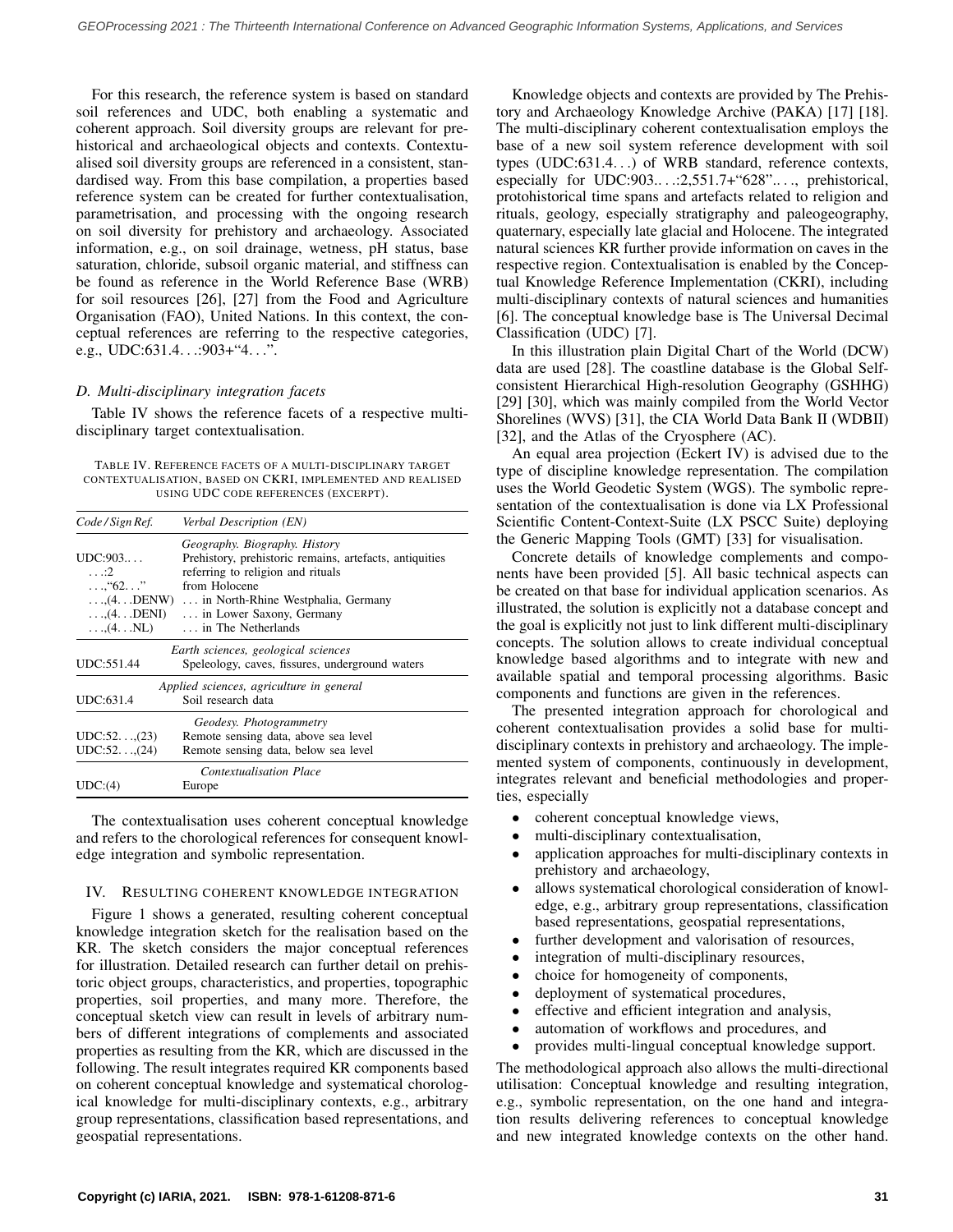<span id="page-4-0"></span>

Figure 1. Resulting coherent conceptual knowledge integration sketch diagram showing knowledge resources for a prehistoric, natural sciences, and spatial contextualisation for excerpts of prehistoric cemeteries' and caves' distributions, remote sensing data, and soil properties with respective knowledge references.

As demonstrated with the integration for this research, besides coherency, general flexibility, robustness, and scalability, criteria for components employed with implementation and realisation should be evaluated carefully for being able to consider solid information science fundaments and knowledge centricity, beyond plain technical and proprietary features.

Resulting from the methodology, the realisation integrates a wide range of relevant selection criteria, e.g., in this scenario:

- Conceptual selection (esp. prehistory, cemetery; natural sciences, caves).
- Spatial, mathematical selection.
- Regional spatial selection.
- Topographic selection (esp. above sea level).
- Contextualised selection (esp. with availability of sufficient natural sciences, soil, and other context data).

# V. CONCLUSION

The practical solution for implementation and realisation of the new knowledge-based methodology showed to enable coherent conceptual knowledge for contextualisation in prehistory, archaeology, and natural sciences. The more, the approach enables to integrate multi-disciplinary contexts by a consistent system (editions) and supports multi-lingualism. Multidisciplinary scenarios can be considered in multi-fold ways, e.g., knowledge can be documented, analysed, integrated, and selected deploying conceptual knowledge. The methodological approach also allows a multi-directional utilisation. Any KR result can be considered starting point, intermediate result, and final result, depending on a defined task and workflow.

The general methodology provides flexibility for solid information science based methods and enables a wide range of benefits for scenarios and implementations, e.g., coherent multi-disciplinary and multi-lingual documentation and systematical knowledge based geo-spatial processing, aware of inherent knowledge spanning arbitrary disciplines. With that, geospatial scenarios are special cases of chorological contextualisation. Further recommendations from practical experiences with knowledge complements and component integration are:

- Add consistent and coherent conceptual knowledge to objects and entities of your resources and make workflows deploy conceptual knowledge.
- Choose multi-disciplinary resources with homogeneous properties, e.g., resolution and coverage.
- Use long-term standards.
- Practice scientific state-of-the-art parametrisation of respective knowledge, data, and algorithms.
- Create context dependent, suitable symbolic representations and individual methods.
- Proceed the knowledge-centric integration reasoned and levelheaded.

Future research concentrates on continuing development of components for detailed multi-disciplinary application scenarios in prehistory and archaeology and respective chorological and coherent conceptual knowledge contextualisation.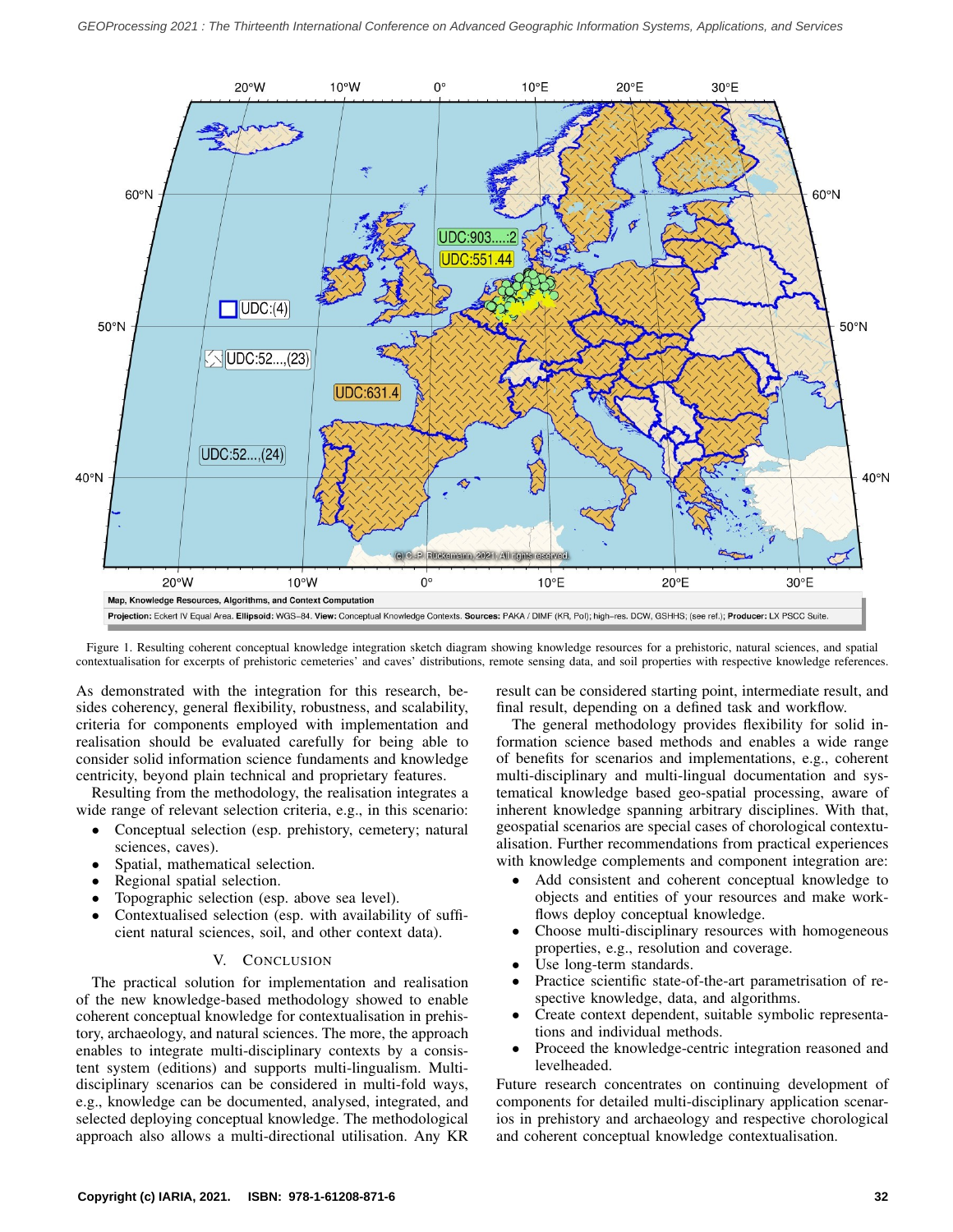### ACKNOWLEDGEMENTS

This ongoing research is supported by scientific organisations and individuals. We are grateful to the "Knowledge in Motion" (KiM) long-term project, Unabhängiges Deutsches Institut für Multi-disziplinäre Forschung (DIMF), for partially funding this research, implementation, case studies, and publication under grants D2018F1P04962, D2019F1P04998, and D2020F1P05228 and to its senior scientific members and members of the permanent commission of the science council, especially to Dr. Friedrich Hülsmann, Gottfried Wilhelm Leibniz Bibliothek (GWLB) Hannover, to Dipl.-Biol. Birgit Gersbeck-Schierholz, Leibniz Universitat Hannover, to ¨ Dipl.-Ing. Martin Hofmeister, Hannover, and to Olaf Lau, Hannover, Germany, for fruitful discussion, inspiration, and practical multi-disciplinary case studies. We are grateful to Dipl.-Ing. Hans-Günther Müller, Göttingen, Germany, for providing specialised, manufactured high end computation and storage solutions. We are grateful to The Science and High Performance Supercomputing Centre (SHPSC) for long-term support. / DIMF-PIID-DF98\_007.

#### **REFERENCES**

- <span id="page-5-0"></span>[1] C.-P. Rückemann, "From Knowledge and Meaning Towards Knowledge Pattern Matching: Processing and Developing Knowledge Objects Targeting Geoscientific Context and Georeferencing," in Proc. of The Twelfth Internat. Conf. on Advanced Geographic Information Systems, Applications, and Services (GEOProcessing 2020), November 21–25, 2020, Valencia, Spain. XPS Press, Wilmington, Delaware, USA, 2020, pp. 36–41, ISSN: 2308-393X, ISBN-13: 978-1-61208-762-7.
- <span id="page-5-1"></span>[2] R. Gleser, Zu den erkenntnistheoretischen Grundlagen der Prähistorischen Archäologie. Leiden, 2021, 2021, (title in English: On the Epistemological Fundaments of Prehistorical Archaeology), in: M. Renger, S.-M. Rothermund, S. Schreiber, and A. Veling (Eds.), Theorie, Archäologie, Reflexion. Kontroversen und Ansätze im deutschsprachigen Diskurs, (in print).
- <span id="page-5-2"></span>[3] C.-P. Rückemann, F. Hülsmann, B. Gersbeck-Schierholz, P. Skurowski, and M. Staniszewski, Knowledge and Computing. Post-Summit Results, Delegates' Summit: Best Practice and Definitions of Knowledge and Computing, Sept. 23, 2015, The Fifth Symp. on Adv. Comp. and Inf. in Natural and Applied Sciences (SACINAS), The 13th Int. Conf. of Num. Analysis and Appl. Math. (ICNAAM), Sept. 23–29, 2015, Rhodes, Greece, 2015, pp. 1–7, DOI: 10.15488/3409.
- <span id="page-5-3"></span>[4] L. W. Anderson and D. R. Krathwohl, Eds., A Taxonomy for Learning, Teaching, and Assessing: A Revision of Bloom's Taxonomy of Educational Objectives. Allyn & Bacon, Boston, MA (Pearson Education Group), USA, 2001, ISBN: 978-0801319037.
- <span id="page-5-4"></span>[5] C.-P. Rückemann, "Prehistory's and Natural Sciences' Multidisciplinary Contexts: Contextualisation and Context Integration Based on Universal Conceptual Knowledge," in Proceedings of The Eleventh International Conference on Advanced Communications and Computation (INFOCOMP 2020), May 30 – June 3, 2021, Valencia, Spain. XPS Press, Wilmington, Delaware, USA, 2021, ISSN: 2308-3484, ISBN: 978-1-61208-865-5.
- <span id="page-5-5"></span>[6] C.-P. Rückemann, "The Information Science Paragon: Allow Knowledge to Prevail, from Prehistory to Future – Approaches to Universality, Consistency, and Long-term Sustainability," The International Journal "Information Models and Analyses" (IJ IMA), vol. 9, no. 2, 2020, Markov, K. (ed.), ISSN: 1314-6416 (print), (to appear).
- <span id="page-5-6"></span>[7] "Multilingual Universal Decimal Classification Summary," 2012, UDC Consortium, 2012, Web resource, v. 1.1. The Hague: UDC Consortium (UDCC Publication No. 088), URL: [http://www.udcc.org/udcsummary/](http://www.udcc.org/udcsummary/php/index.php) [php/index.php](http://www.udcc.org/udcsummary/php/index.php) [accessed: 2021-06-12].
- <span id="page-5-7"></span>[8] "Creative Commons Attribution Share Alike 3.0 license," 2012, URL: <http://creativecommons.org/licenses/by-sa/3.0/> [accessed: 2021-06-12], (first release 2009, subsequent update 2012).
- <span id="page-5-8"></span>[9] B. M. Das, Advanced Soil Mechanics; Fifth Edition, 5th ed. CRC Press, Taylor & Francis Group, Boca Raton, London, New York, 2019, ISBN: 978-0-8153-7913-3.
- <span id="page-5-9"></span>[10] "Land Processed Distributed Active Archive Center," 2021, LP DAAC, URL:<https://lpdaac.usgs.gov/> [accessed: 2021-06-12].
- <span id="page-5-10"></span>[11] C.-P. Rückemann, R. Pavani, B. Gersbeck-Schierholz, A. Tsitsipas, L. Schubert, F. Hülsmann, O. Lau, and M. Hofmeister, Best Practice and Definitions of Formalisation and Formalism. Post-Summit Results, Delegates' Summit: The Ninth Symp. on Adv. Comp. and Inf. in Natural and Applied Sciences (SACINAS), The 17th Int. Conf. of Num. Analysis and Appl. Math. (ICNAAM), Sept. 23–28, 2019, Rhodes, Greece, 2019, DOI: 10.15488/5241.
- <span id="page-5-11"></span>[12] W. H. Press, S. A. Teukolsky, W. T. Vetterling, and B. P. Flannery, Numerical Recipes in Fortran 90, The Art of Parallel Scientific Computing. Cambridge University Press, 1996.
- <span id="page-5-12"></span>[13] T. Vincenty, "Direct and inverse solutions of geodesics on the ellipsoid with application of nested equations," Surv. Rev., vol. XXII, no. 176, 1975, pp. 88–93.
- <span id="page-5-13"></span>[14] R. J. Renka, "Algorithm 772: STRIPACK: Delaunay Triangulation and Voronoi Diagram on the Surface of a Sphere," AMC Trans. Math. Software, vol. 23, no. 3, 1997, pp. 416–434.
- <span id="page-5-14"></span>[15] B. K. P. Horn, "Hill-Shading and the Reflectance Map," Proceedings of the IEEE, vol. 69, no. 1, 1981, pp. 14–47.
- <span id="page-5-15"></span>[16] A. J. Kent and P. Vujakovic, Eds., The Routledge Handbook of Mapping and Cartography. Taylor & Francis Group, London and New York, 2018, ISBN: 978-1-138-83102-5.
- <span id="page-5-16"></span>[17] C.-P. Rückemann, "Information Science and Inter-disciplinary Longterm Strategies – Key to Insight, Consistency, and Sustainability: Conceptual Knowledge Reference Methodology Spanning Prehistory, Archaeology, Natural Sciences, and Humanities," International Tutorial, DataSys Congress 2020, Sept. 27 – Oct. 1, 2020, Lisbon, Portugal, 2020, URL: [http://www.iaria.org/conferences2020/](http://www.iaria.org/conferences2020/ProgramINFOCOMP20.html) [ProgramINFOCOMP20.html](http://www.iaria.org/conferences2020/ProgramINFOCOMP20.html) [accessed: 2021-06-12].
- <span id="page-5-17"></span>[18] "The Prehistory and Archaeology Knowledge Archive (PAKA) license," 2021, (release 2021), Unabhängiges Deutsches Institut für Multidisziplinäre Forschung (DIMF): All rights reserved. Rights retain to the contributing creators.
- <span id="page-5-18"></span>[19] C.-P. Rückemann, "The Impact of Information Science Accompanied Structural Information on Computation of Knowledge Pattern Matching and Processing: A Prehistory, Archaeology, Natural Sciences, and Humanities Conceptual Integration Perspective," in Proc. of The Tenth Int, Conf. on Adv. Comm. and Comp. (INFOCOMP 2020), Sept. 27 – Oct. 1, 2020, Lisbon, Portugal, 2020, ISSN: 2308-3484, ISBN: 978-1-61208-807-5, URL: [http://www.thinkmind.org/index.php?view=](http://www.thinkmind.org/index.php?view=article&articleid=infocomp_2020_1_10_60015) [article&articleid=infocomp](http://www.thinkmind.org/index.php?view=article&articleid=infocomp_2020_1_10_60015) 2020 1 10 60015 [accessed: 2021-06-12].
- <span id="page-5-19"></span>[20] R. Brinkmann, Abriß der Geologie, Bd. 2, Historische Geologie, neubearbeitet von Karl Krömmelbein, 12th/13th ed. Ferdinand Enke Verlag, Stuttgart, 1986, ISBN: 3-432-80603-5, (title in English: Epitome of Geology, Vol. 2, Historical Geology).
- <span id="page-5-20"></span>[21] P. Woldstedt and K. Duphorn, Norddeutschland und angrenzende Gebiete im Eiszeitalter, 3rd ed., 1974, (title in English: Northern Germany and Adjacent Regions in the Ice Age).
- <span id="page-5-21"></span>[22] G. N. Bailey, J. Harff, and D. Sakellariou, Eds., Under the Sea: Archaeology and Palaeolandscapes of the Continental Shelf, ser. Coastal<br>Research Library. Springer International Publishing AG 2017, Springer International Publishing AG 2017, 2017, vol. 20, ISSN: 2211-0577, ISBN: 978-3-319-53158-8, DOI: 10.1007/978-3-319-53160-1.
- <span id="page-5-22"></span>[23] "Network Common Data Form (NetCDF)," 2021, DOI: http://www.unidata.ucar.edu/software/ [netcdf/](http://www.unidata.ucar.edu/software/netcdf/) [accessed: 2021-06-12].
- <span id="page-5-23"></span>[24] C.-P. Rückemann, "Principles of Superordinate Knowledge: Separation of Methodology, Implementation, and Realisation," in The Eighth Symp. on Adv. Comp. and Inf. in Natural and Applied Sciences (SACINAS), Proceedings of The 16th Int. Conf. of Num. Analysis and Appl. Math. (ICNAAM), Sept. 13–18, 2018, Rhodes, Greece, AIP CP, Vol. 2116. AIP Press, American Institute of Physics, Melville, New York, USA, 2019, ISBN: 978-0-7354-1854-7, DOI: 10.1063/1.5114033.
- <span id="page-5-24"></span>[25] "UDC Summary Linked Data, Main Tables," 2020, Universal Decimal Classification (UDC), UDC Consortium, URL: [https://udcdata.info/](https://udcdata.info/078887) [078887](https://udcdata.info/078887) [accessed: 2021-06-12].
- <span id="page-5-25"></span>[26] "World reference base for soil resources," 1998, World Soil Resources Report No. 84, ISSS-ISRIC-FAO, Rome.
- <span id="page-5-26"></span>[27] "World reference base for soil resources," 2006, World Soil Resources Report No. 103, ISSS-ISRIC-FAO, Rome.